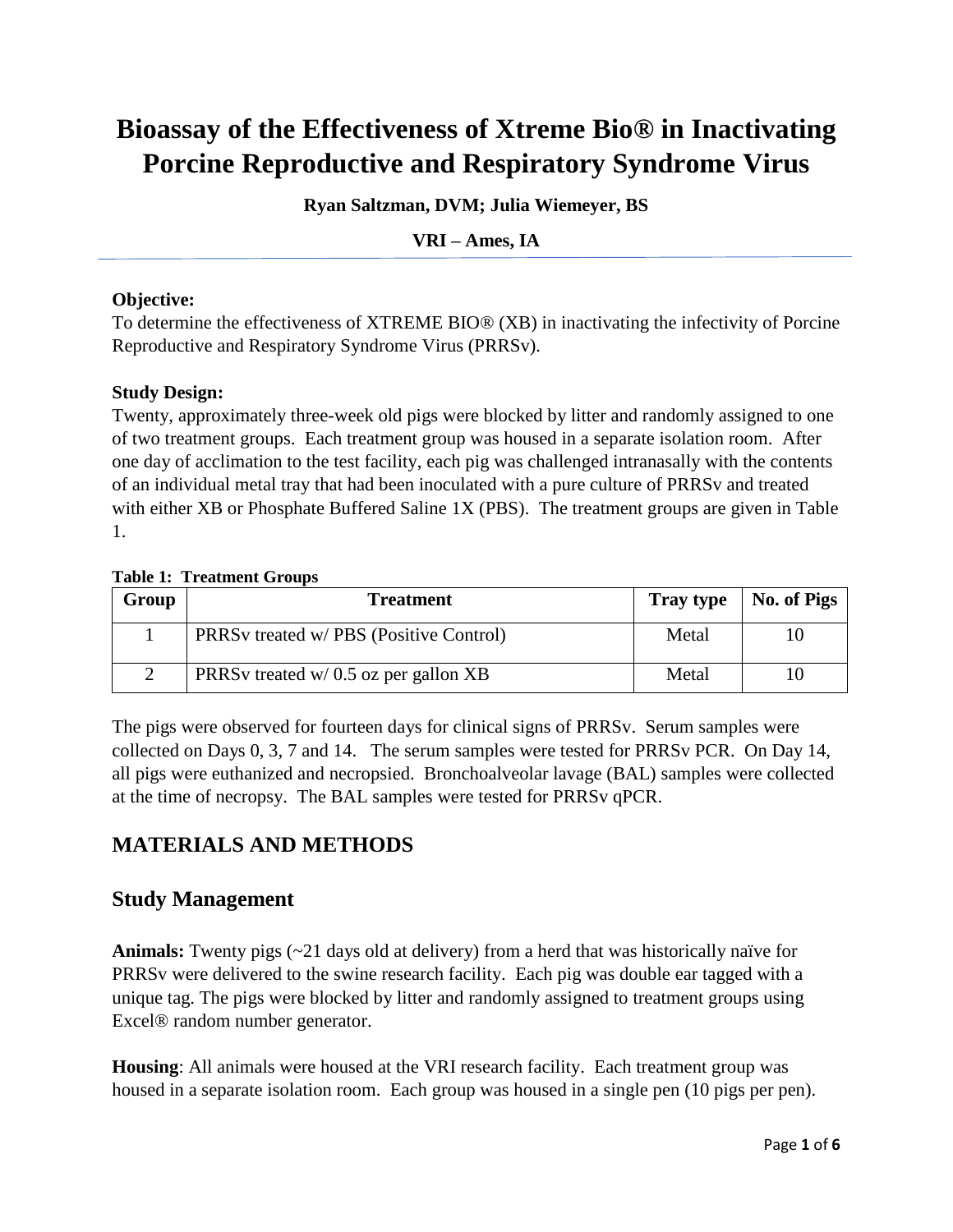Each pen contained a six-hole plastic feeder and one nipple waterer. Supplemental heat was provided via heat lamps.

Feed and Water: Upon arrival, all pigs were fed a commercially available starter feed (Purina Ultracare® 100). Water was provided via a single nipple waterer source from the on-site well. Feed and water were made available *ad libitum*.

**Biosecurity:** Per VRI SOPs, all study personnel were required to shower in and out of each isolation room. Nitrile gloves and tyveks were worn when handling the animals. Boot baths were placed and used upon entry and exit from the rooms.

## **Disinfectant Phase**

**Trays**: Twenty stainless steel metal trays were used. The trays were approximately 7.5" x 3.5" x 1".

**Disinfectant:** The XB was provided as a concentrate by the sponsor/manufacturer. Per the label instructions, the concentrate was prepared to a 0.5 oz/gallon solution. The diluted solution was put in to a 32 oz. spray bottle and labeled with the concentration. In addition, a second spray bottle was filled with PBS and labeled.

**PRRSv:** A pure culture of PRRS virus (RFLP1-7-4, titer of 4.2 TCID<sup>50</sup>/ml) was used to inoculate each metal tray.

**Tray Inoculation and Disinfection:** On Day 0, individual trays (10 per group) were inoculated with two milliliters (2mls) of pure culture PRRSv. Ten trays were placed in a row. Two milliliters (2mls) were withdrawn from the bulk culture and delivered to each tray. Each tray was then gently, tilted back and forth several times to ensure coverage of the entire tray surface. Each individual tray was then sprayed with the respective dilution of XB or PBS five times. Each tray was again tilted back and forth to ensure coverage of the entire tray surface. The XB or PBS was then allowed ten minutes of contact time for each tray.

## **Bioassay Phase**

**Inoculation of Pigs:** At the completion of ten minutes for each tray, the contents (virus w/XB or PBS) of the tray were pipetted from the trays and transferred to a 50 ml plastic centrifuge tube. Each pig was manually restrained. The contents of each tray were removed from the centrifuge tube and administered to each pig with a 6 ml syringe affixed to a nasal atomizer. Each tray was used to inoculate one pig. The total volume administered to each pig was approximately 5 mls and this total volume was delivered equally to each nostril.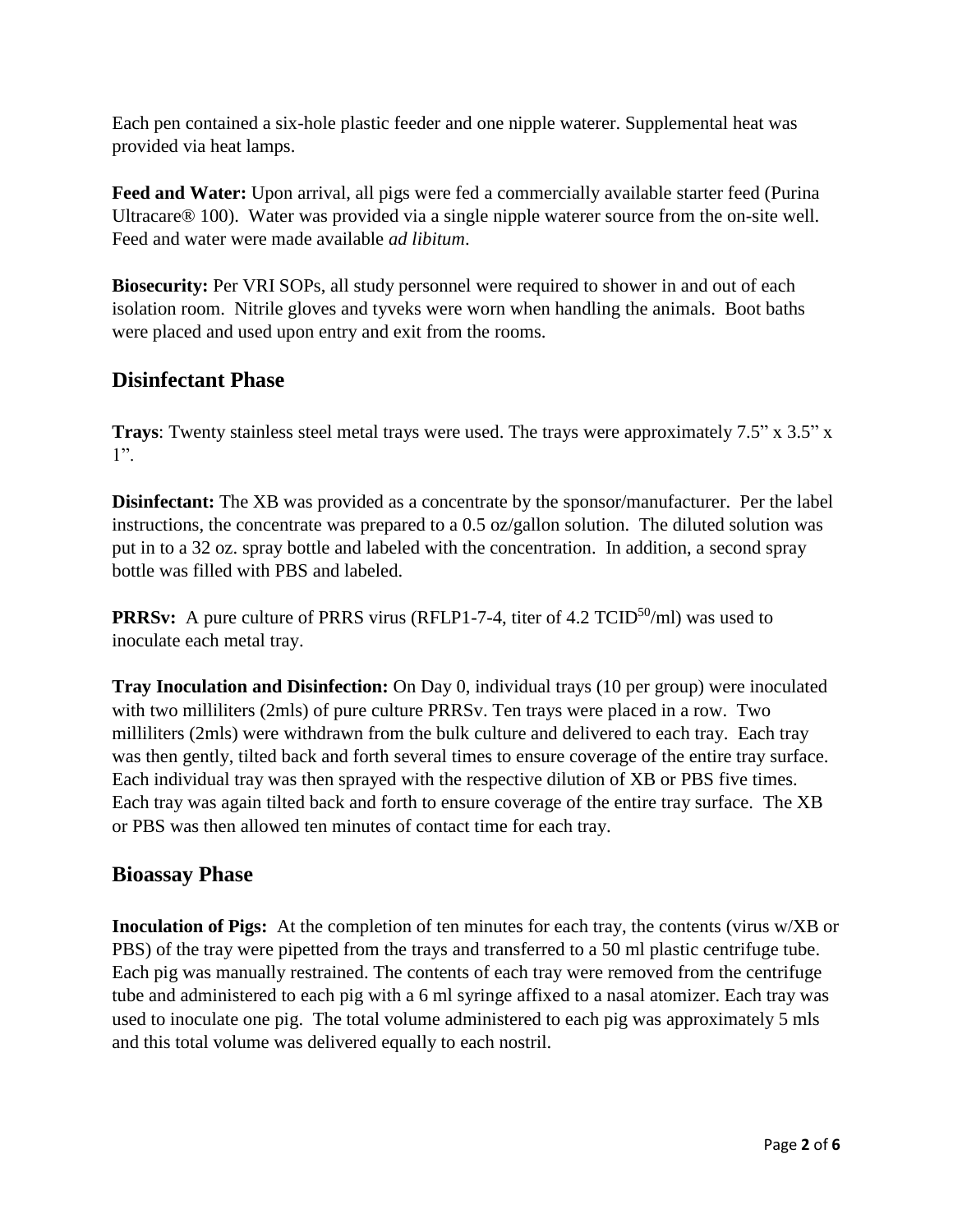**Daily Observations:** Pigs were observed for clinical symptoms from Day -1 through Day 14 and scores were recorded. Clinical scores were based off the criteria in Table 2.

| o<br><b>Behavior</b>                                 | <b>Respiratory</b>                                                                                     | Cough                          |
|------------------------------------------------------|--------------------------------------------------------------------------------------------------------|--------------------------------|
| $0 = Normal$                                         | $0 = Normal$                                                                                           | $0 = Normal$                   |
| $1 =$ Moderate depression,<br>must stimulate to rise | $1 =$ Moderate increased<br>respiratory rate                                                           | $1 =$ Mild, occasional cough   |
| $2 =$ Severe, recumbent                              | $2 =$ Severe increased<br>respiratory rate with<br>abdominal effort may have<br>nasal/ocular discharge | $2 =$ Severe, persistent cough |

**Table 2: Clinical Signs**

**Serum:** Blood from each pig was collected on Days 0 (prior to inoculation), 3, 7, and 14. The blood samples were collected using 20-gauge x 1.5inch needles and serum separator tubes. The blood samples were centrifuged, and serum was aliquoted for testing. Serum samples were submitted to Iowa State University Veterinary Diagnostic Lab for PRRSv PCR testing.

**Bronchoalveolar Lavage (BAL):** Bronchoalveolar lavage (BAL) was collected on Day 14 at time of necropsy. BALs were collected via twenty-five milliliter (25ml) pipette using Phosphate Buffered Saline (PBS). BAL samples were placed in fifty milliliter (50ml) centrifuge tubes and submitted to Iowa State University Veterinary Diagnostic Lab for PRRSv qPCR testing.

**Necropsy:** All pigs were euthanized and necropsied on study day 14. Lungs were grossly examined, and percent of each lobe affected by lesions was noted. BALs were collected and tested as stated above.

## **RESULTS**

**Serum PRRSv PCR:** No statistical analysis was done for serum PRRSv PCR results. All pigs tested negative for PRRSv on Day 0. All pigs in Treatment Group 1 (Positive Control) tested positive for PRRSv on Days 3, 7 and 14. All pigs in Treatment Group 2 (XB treated) tested negative for PRRSv on Days 3, 7 and 14. Individual results for the serum PCR are given in Table 3.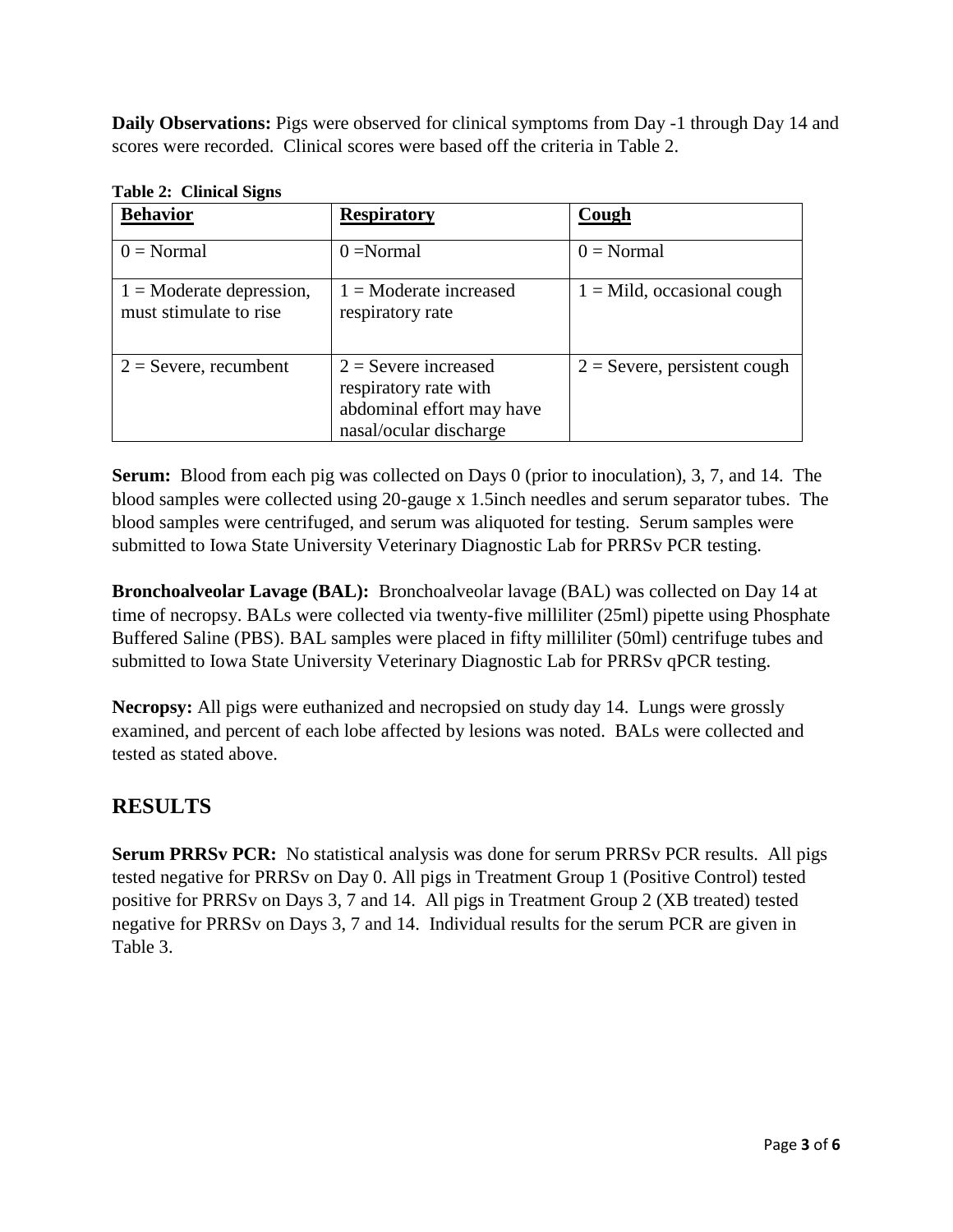|     |                | Day of Collection      |               |                        |               |                        |               |                        |               |
|-----|----------------|------------------------|---------------|------------------------|---------------|------------------------|---------------|------------------------|---------------|
|     |                | Day 0                  |               | Day 3                  |               | Day 7                  |               | Day 14                 |               |
| ID  | <b>Trt Gp</b>  | <b>PRRSv</b><br>PCR CT | <b>Result</b> | <b>PRRSv</b><br>PCR CT | <b>Result</b> | <b>PRRSv</b><br>PCR CT | <b>Result</b> | <b>PRRSv</b><br>PCR CT | <b>Result</b> |
| 97  | $\mathbf{1}$   | $>=37$                 | Negative      | 27.3                   | Positive      | 20.9                   | Positive      | 15.5                   | Positive      |
| 112 | $\mathbf{1}$   | $>=37$                 | Negative      | 28                     | Positive      | 18.5                   | Positive      | 19.1                   | Positive      |
| 113 | $\mathbf{1}$   | $>=38$                 | Negative      | 25.8                   | Positive      | 20.1                   | Positive      | 16.1                   | Positive      |
| 121 | $\mathbf{1}$   | $>=37$                 | Negative      | 24.1                   | Positive      | 17.1                   | Positive      | 16                     | Positive      |
| 123 | $\mathbf{1}$   | $>=37$                 | Negative      | 21.5                   | Positive      | 16.8                   | Positive      | 20                     | Positive      |
| 124 | $\mathbf{1}$   | $>=37$                 | Negative      | 23.8                   | Positive      | 15.4                   | Positive      | 18.8                   | Positive      |
| 125 | $\mathbf{1}$   | $>=37$                 | Negative      | 27.5                   | Positive      | 20.3                   | Positive      | 16.9                   | Positive      |
| 132 | $\mathbf{1}$   | $>=37$                 | Negative      | 23.3                   | Positive      | 14                     | Positive      | 13.8                   | Positive      |
| 133 | $\mathbf{1}$   | $>=37$                 | Negative      | 26.1                   | Positive      | 21                     | Positive      | 14.1                   | Positive      |
| 134 | $\mathbf{1}$   | $>=37$                 | Negative      | 24.1                   | Positive      | 18.8                   | Positive      | 15                     | Positive      |
| 106 | $\overline{2}$ | $>=37$                 | Negative      | $>=37$                 | Negative      | $>=37$                 | Negative      | $>=37$                 | Negative      |
| 107 | $\overline{2}$ | $>=37$                 | Negative      | $>=37$                 | Negative      | $>=37$                 | Negative      | $>=37$                 | Negative      |
| 108 | $\overline{2}$ | $>=37$                 | Negative      | $>=37$                 | Negative      | $>=37$                 | Negative      | $>=37$                 | Negative      |
| 109 | $\overline{2}$ | $>=37$                 | Negative      | $>=37$                 | Negative      | $>=37$                 | Negative      | $>=37$                 | Negative      |
| 110 | $\sqrt{2}$     | $>=37$                 | Negative      | $>=37$                 | Negative      | $>=37$                 | Negative      | $>=37$                 | Negative      |
| 111 | $\overline{2}$ | $>=37$                 | Negative      | $>=37$                 | Negative      | $>=37$                 | Negative      | $>=37$                 | Negative      |
| 114 | $\overline{2}$ | $>=37$                 | Negative      | $>=37$                 | Negative      | $>=37$                 | Negative      | $>=37$                 | Negative      |
| 115 | $\overline{2}$ | $>=37$                 | Negative      | $>=37$                 | Negative      | $>=37$                 | Negative      | $>=37$                 | Negative      |
| 122 | $\overline{2}$ | $>=37$                 | Negative      | $>=37$                 | Negative      | $>=37$                 | Negative      | $>=37$                 | Negative      |
| 131 | $\overline{2}$ | $>=37$                 | Negative      | $>=37$                 | Negative      | $>=37$                 | Negative      | $>=37$                 | Negative      |

**Table 3: Serum PCR Results**

**Daily Observations:** No statistical analysis or summary was done for the daily observations. All pigs were observed as normal for Study Days -1 to 14. No abnormal behavior, respiration, or coughing was observed throughout the duration of the study. Although, it was noted that the pigs in Gp 1 had rough haircoats in comparison to pigs in Gp 2.

**Necropsy:** No statistical analysis was done for the observations made at necropsy. All pigs in Treatment Group 2 (XB treated) were free of lung lesions and had a total lung lesion score of 0.00%. All pigs in Treatment Group 1 (Positive Control) developed lung lesions to some degree, total lung lesion scores ranging from 15.00% to 71.00%. Individual lung lesion scores are given in Table 4.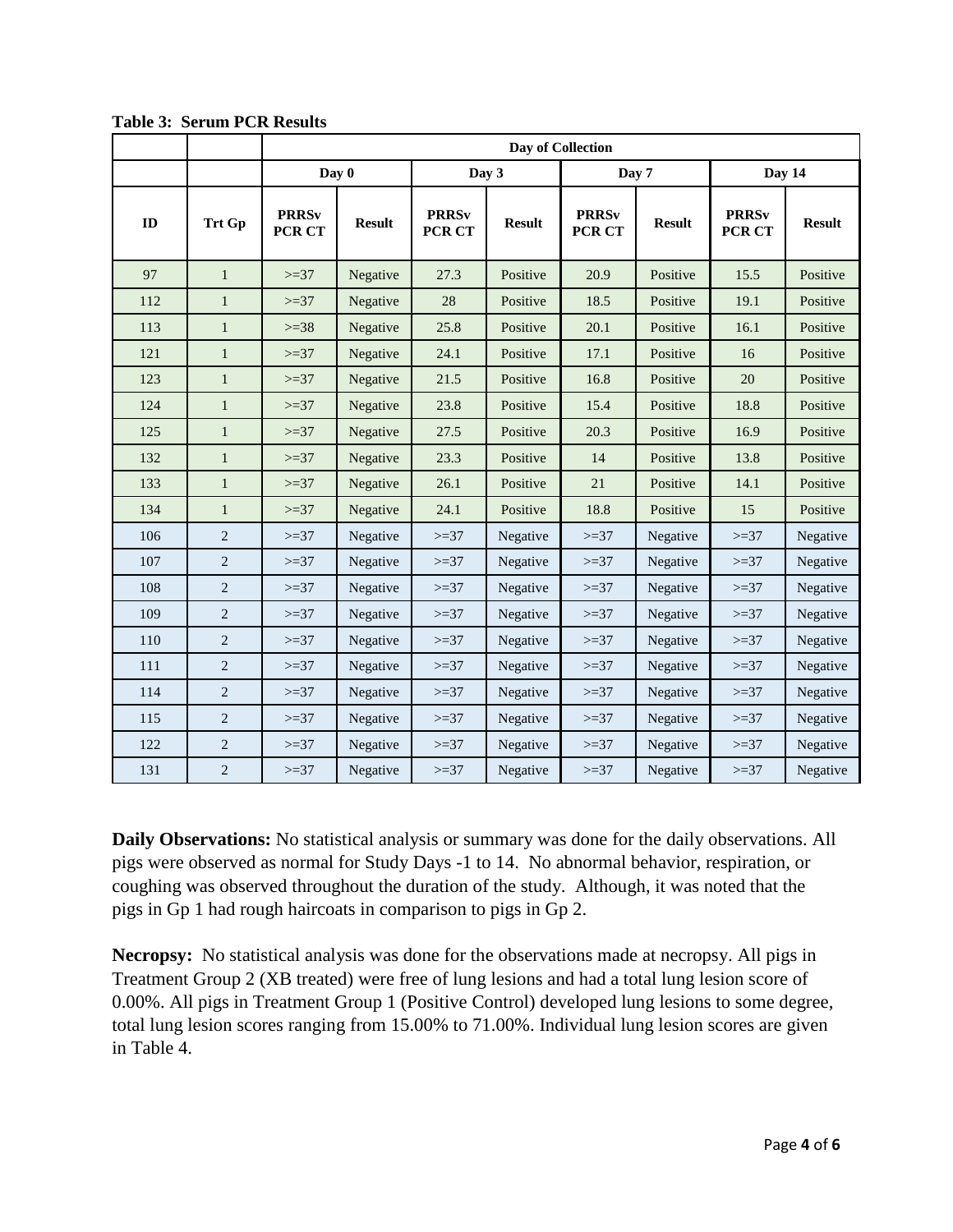| ID  | <b>Trt</b><br>Gp | <b>L</b> Apical | L Cardiac | L Caudal | <b>R</b> Apical | <b>R</b> Cardiac | <b>R</b> Caudal | Interm. | <b>Total</b> |
|-----|------------------|-----------------|-----------|----------|-----------------|------------------|-----------------|---------|--------------|
| 97  | $\mathbf{1}$     | 30.00%          | 20.00%    | 10.00%   | 50.00%          | 50.00%           | 50.00%          | 10.00%  | 31.00%       |
| 112 | $\mathbf{1}$     | 10.00%          | 20.00%    | 50.00%   | 20.00%          | 30.00%           | 50.00%          | 20.00%  | 23.75%       |
| 113 | $\mathbf{1}$     | 10.00%          | 10.00%    | 10.00%   | 10.00%          | 10.00%           | 30.00%          | 10.00%  | 15.00%       |
| 121 | 1                | 30.00%          | 30.00%    | 50.00%   | 30.00%          | 50.00%           | 70.00%          | 20.00%  | 46.00%       |
| 123 | 1                | 70.00%          | 70.00%    | 50.00%   | 90.00%          | 90.00%           | 70.00%          | 90.00%  | 71.00%       |
| 124 | $\mathbf{1}$     | 10.00%          | 20.00%    | 10.00%   | 30.00%          | 50.00%           | 50.00%          | 50.00%  | 31.00%       |
| 125 | $\mathbf{1}$     | 50.00%          | 50.00%    | 40.00%   | 90.00%          | 70.00%           | 90.00%          | 50.00%  | 63.50%       |
| 132 | $\mathbf{1}$     | 50.00%          | 50.00%    | 20.00%   | 90.00%          | 90.00%           | 50.00%          | 50.00%  | 50.50%       |
| 133 | 1                | 30.00%          | 50.00%    | 20.00%   | 50.00%          | 100.00%          | 50.00%          | 50.00%  | 47.50%       |
| 134 | $\mathbf{1}$     | 50.00%          | 70.00%    | 40.00%   | 70.00%          | 90.00%           | 50.00%          | 90.00%  | 59.50%       |
| 106 | $\overline{2}$   | 0.00%           | 0.00%     | 0.00%    | 0.00%           | 0.00%            | 0.00%           | 0.00%   | 0.00%        |
| 107 | $\overline{2}$   | 0.00%           | 0.00%     | 0.00%    | 0.00%           | 0.00%            | 0.00%           | 0.00%   | 0.00%        |
| 108 | $\overline{2}$   | 0.00%           | 0.00%     | 0.00%    | 0.00%           | 0.00%            | 0.00%           | 0.00%   | 0.00%        |
| 109 | $\overline{2}$   | 0.00%           | 0.00%     | 0.00%    | 0.00%           | 0.00%            | 0.00%           | 0.00%   | 0.00%        |
| 110 | $\overline{2}$   | 0.00%           | 0.00%     | 0.00%    | 0.00%           | 0.00%            | 0.00%           | 0.00%   | 0.00%        |
| 111 | $\overline{2}$   | 0.00%           | 0.00%     | 0.00%    | 0.00%           | 0.00%            | 0.00%           | 0.00%   | 0.00%        |
| 114 | $\overline{2}$   | 0.00%           | 0.00%     | 0.00%    | 0.00%           | 0.00%            | 0.00%           | 0.00%   | 0.00%        |
| 115 | $\overline{2}$   | 0.00%           | 0.00%     | 0.00%    | 0.00%           | 0.00%            | 0.00%           | 0.00%   | 0.00%        |
| 122 | $\overline{2}$   | 0.00%           | 0.00%     | 0.00%    | 0.00%           | 0.00%            | 0.00%           | 0.00%   | 0.00%        |
| 131 | $\mathcal{P}$    | 0.00%           | 0.00%     | 0.00%    | 0.00%           | 0.00%            | 0.00%           | 0.00%   | 0.00%        |

**Table 4: Lung Scores**

**BAL PRRSv qPCR:** No statistical analysis was done for BAL PRRSv qPCR results. All pigs in Treatment Group 1 (Positive Control) tested positive for PRRSv on Day 14. All pigs in Treatment Group 2 (XB treated) tested negative for PRRSv on Day 14. Individual results for BAL PRRSv qPCR are given in Table 5.

**Table 5: BAL qPCR Results**

|     |        | Day of Collection             |               |  |
|-----|--------|-------------------------------|---------------|--|
|     |        | Day 14                        |               |  |
| ID  | Trt Gp | <b>PRRSv</b><br><b>PCR CT</b> | <b>Result</b> |  |
| 97  |        | 16.8                          | Positive      |  |
| 112 | 1      | 17.4                          | Positive      |  |
| 113 | 1      | 20                            | Positive      |  |
| 121 | 1      | 19.9                          | Positive      |  |
| 123 | 1      | 17.4                          | Positive      |  |
| 124 |        | 17.2                          | Positive      |  |